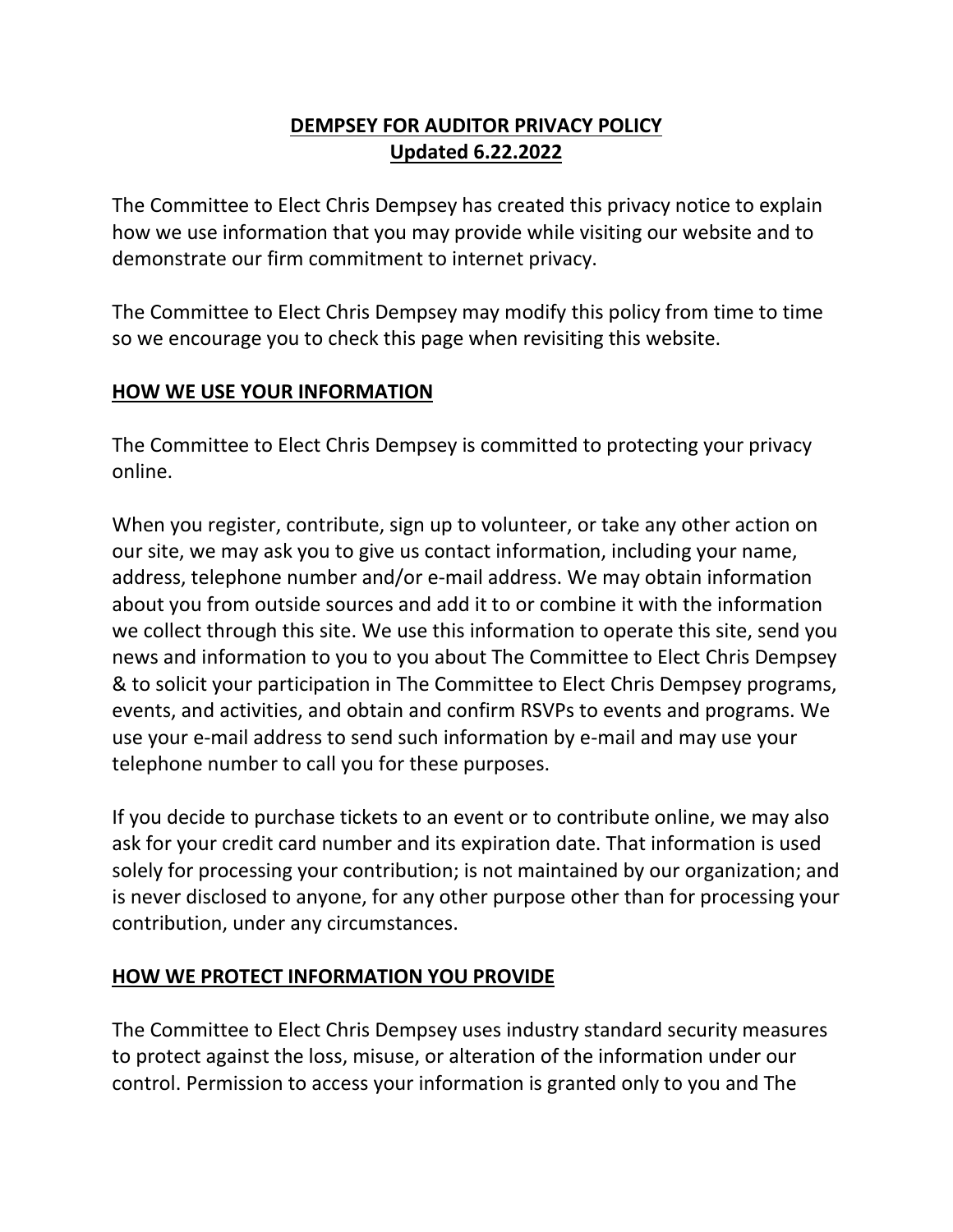Committee to Elect Chris Dempsey employees or contractors who need to know that information to provide services to you. Although we make good faith efforts to store information collected by this website in a secure operating environment, we cannot guarantee complete security.

### **LINKS TO OTHER WEBSITES**

This privacy policy covers this website and its subdomains. These sites may link to third-party websites. We are not responsible for the content or privacy policies of these third-party sites. We encourage you to read the privacy policies and review the practices of all websites you visit.

## **OTHER DISCLOSURE OF YOUR INFORMATION**

Though we make every effort to preserve user privacy, we may need to disclose personal information when we have a good-faith belief release is appropriate to comply with the law (for example, a lawful subpoena), to protect our rights or property, or to protect our donors, artists, and supporters from fraudulent, abusive, or unlawful conduct, or if we reasonably believe that an emergency involving immediate danger of death or serious physical injury to any person requires disclosure of communications or justifies disclosure of records without delay.

### **SPECIAL NOTICE FOR PARENTS:**

We want to help you guard your children's privacy. The Committee complies with the Children's Online Privacy Protection Act. The Committee to Elect Chris Dempsey does not knowingly collect, use, or distribute children's personally identifiable information to any third parties. Visitors to this site who are under the age of 13 should not use this site except under the supervision and with the assistance of their parent or legal guardian, and should never submit any personally identifying information to the site. For example, visitors under the age of 13 should not register, purchase, or use services or take any actions on or through this site.

We encourage you to talk to your children about safe and responsible use of their personal information while using the internet, regardless of their age. If you have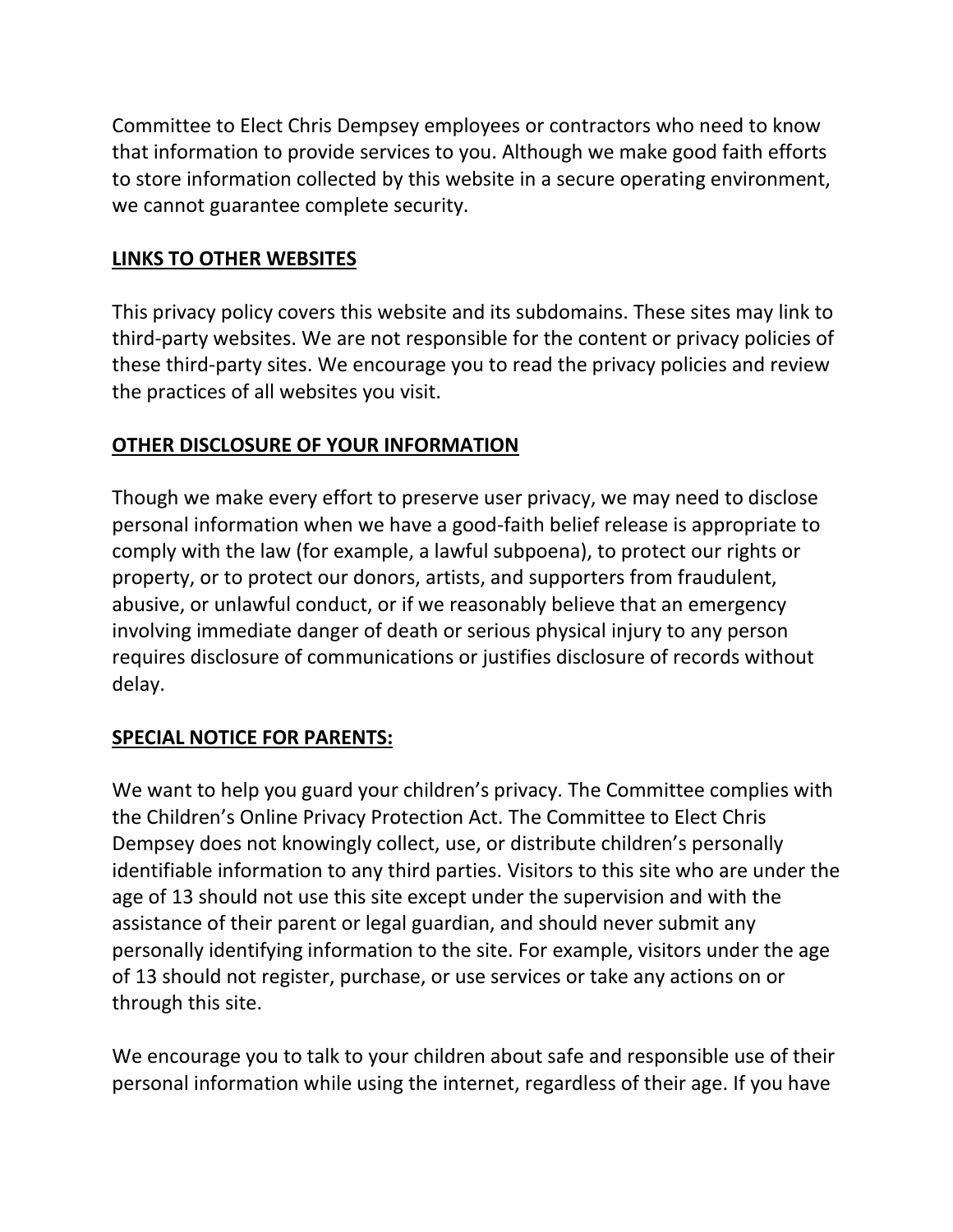any reservations, questions, or concerns about your child's access to this site or how information that your child provides is used by us, please contact us.

### **ABOUT COOKIES, IP ADDRESSES AND LOG FILE DATA COOKIES**

A cookie is a piece of data stored on the user's hard drive containing information about the user.

The Committee to Elect Chris Dempsey website uses a cookie for measuring aggregate web statistics, including number of monthly visitors, number of repeat visitors, most popular webpages, and other information. The Committee to Elect Chris Dempsey will also use cookies to facilitate your online visit by maintaining data that you provide for online activism activities so that you will not need to resubmit certain information.

We may also use third-party services such as Google Analytics. This helps us understand traffic patterns and know if there are problems with our Site. We may also use embedded images in emails to track open rates for our mailings, so that we can tell which mailings appeal most to our supporters.

### **ADVERTISING**

We may place online advertising with third-party vendors, including Google, which will be shown on other Sites on the Internet. In some cases, those thirdparty vendors may decide which ads to show you based on your prior visits to the Site. At no time will you be personally identified to those third-party vendors. If you prefer to opt out of the use of these third-party cookies on the Site, you can do so by visiting the Network Advertising Initiative opt out page.

### **SERVER LOG FILES**

We do not use log files to track a particular individual's use of the website.

### **HOW TO UNSUBSCRIBE OR OPT OUT**

People who subscribe to e-mail lists via this website will receive periodic updates from The Committee to Elect Chris Dempsey by regular mail, fax and/or e-mail.